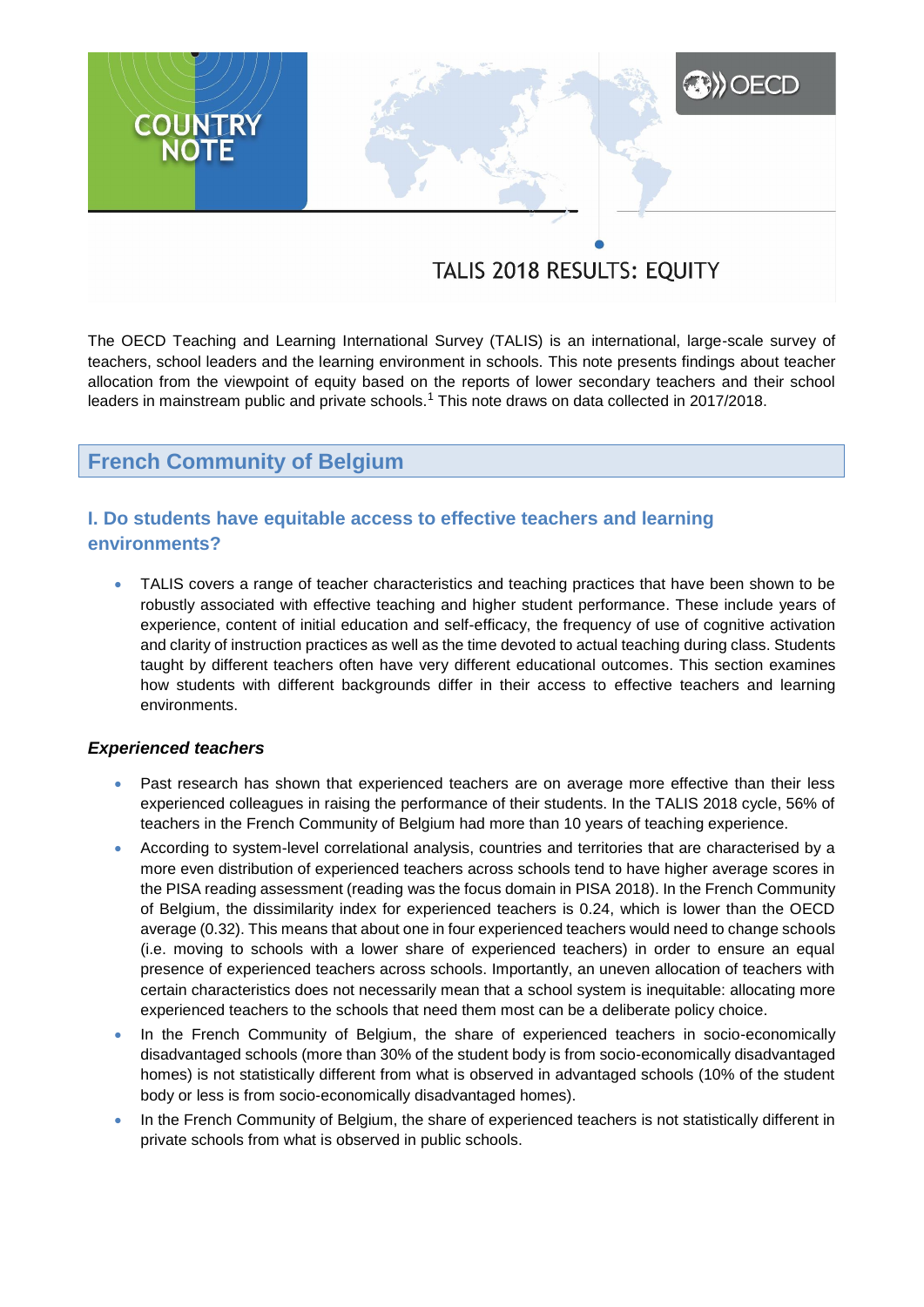## **Figure 1. Allocation of experienced teachers**





Notes: Only countries and territories with available data are shown. The dissimilarity index measures if the allocation of teachers with a given characteristic in a country's schools resembles the overall teacher population of the country and it ranges from 0 (i.e. the allocation of teachers in schools resembles perfectly the teacher population of the country) to 1 (i.e. teachers with a certain characteristic are concentrated in a single school). Differences across school types that are not statistically significant are highlighted with lighter colours. Source: OECD, TALIS 2018 Database, Table 2.3.

#### *Teachers with comprehensive formal education*

- TALIS asks teachers about the content of their initial education and training. In the TALIS 2018 cycle, 31% of teachers in the French Community of Belgium reported to have received a comprehensive initial education, which includes subject content, pedagogy, classroom practices, cross-curricular skills, teaching in a mixed-ability setting and classroom management: this is lower than the OECD average (39%). On average across OECD countries/territories, initial training in cross-curricular skills, teaching in a mixed-ability setting and classroom management tend to be less prevalent than the other types of training.
- As shown by system-level correlational analysis, across countries and territories, the more even the distribution of teachers with comprehensive initial training across schools, the higher students' mean reading score in PISA. In the French Community of Belgium, the dissimilarity index for comprehensively trained teachers is 0.23, which is not statistically different from the OECD average (0.26).
- As with most TALIS participants, in the French Community of Belgium there is no statistically significant difference in the share of teachers with comprehensive formal education between disadvantaged and advantaged schools, and private and public schools.

#### *Teachers with higher self-efficacy*

 Research highlights how self-efficacy is positively related to performance in a wide range of settings. Teachers and students are no exception. TALIS elicits teachers' self-efficacy beliefs by asking them to assess their ability to perform well in a range of tasks related to classroom management, instruction, and students' engagement. In the French Community of Belgium, the dissimilarity index for teachers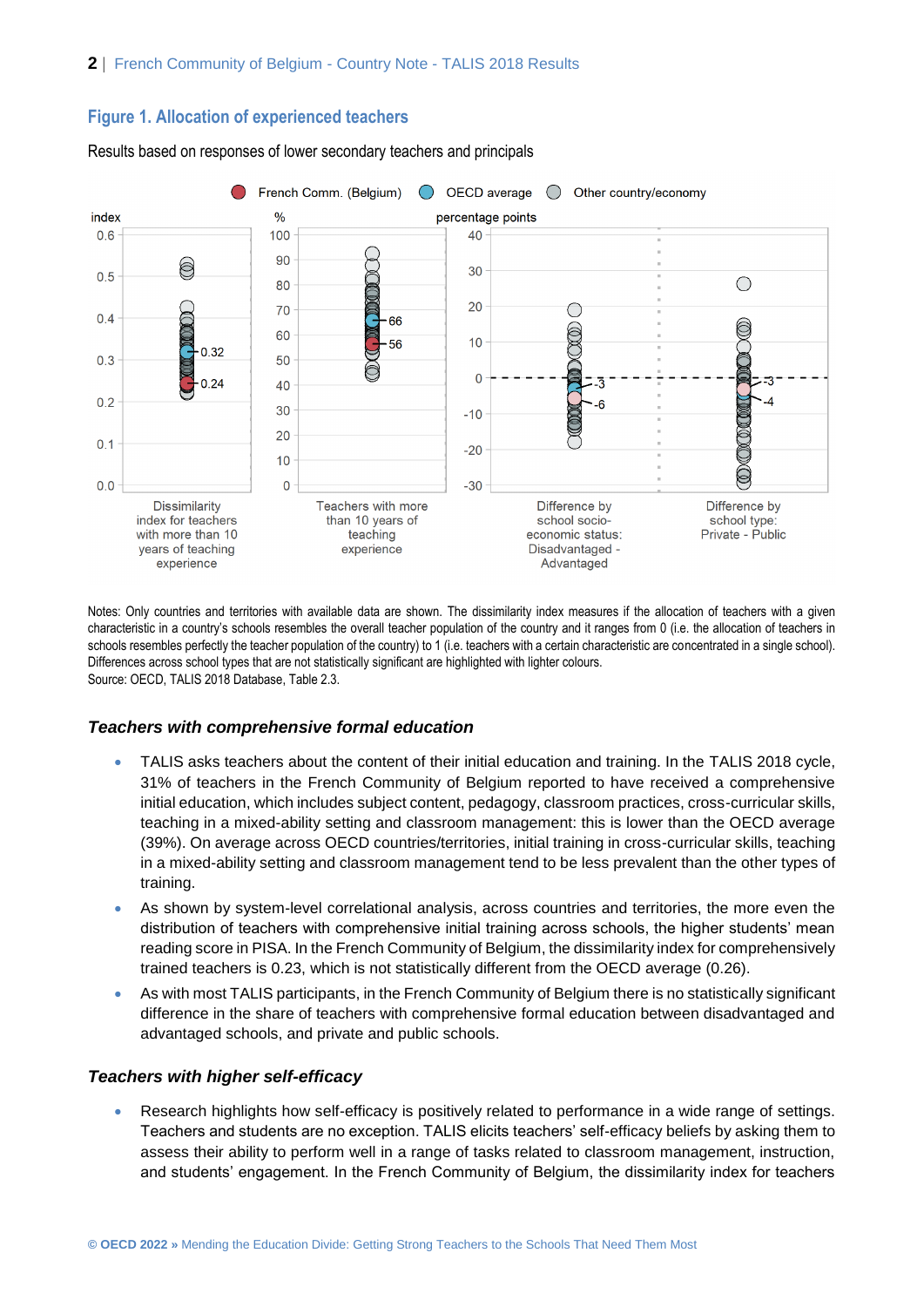with higher self-efficacy (defined as those in the top quarter of the national distribution of the selfefficacy scale) is 0.26, which is not statistically different from the OECD average (0.29).

 In the majority of countries and territories participating in TALIS, the share of teachers at the top of the national distribution of the self-efficacy scale is not statistically different across the different types of schools; that is, between disadvantaged and advantaged schools, and private and public schools. This is also true in the French Community of Belgium.

## *Teachers who allocate a larger share of class time to actual teaching*

# **Figure 2. Allocation of teachers who spend a larger share of class time on actual teaching**



Results based on responses of lower secondary teachers and principals

Notes: Only countries and territories with available data are shown. The dissimilarity index measures if the allocation of teachers with a given characteristic in a country's schools resembles the overall teacher population of the country and it ranges from 0 (i.e. the allocation of teachers in schools resembles perfectly the teacher population of the country) to 1 (i.e. teachers with a certain characteristic are concentrated in a single school). Differences across school types that are not statistically significant are highlighted with lighter colours. Source: OECD, TALIS 2018 Database, Table 2.12.

- Past research has highlighted a positive association between the share of class time teachers devote to teaching and student achievement. The ability of teachers to maximise instruction time is closely related to their ability to maintain order in the classroom. But of course students' attitudes and behaviour also matter as a factor influencing the proportion of time spent on teaching and learning, and are partly outside of teachers' control. TALIS measures the instruction time to which students are exposed by asking teachers how their working time is allocated between different tasks such as administrative tasks, keeping order and actual teaching in a regular weekly class.
- According to system-level correlational analysis, students' average performance in reading is lower in education systems where teachers who spend a larger share of class time on actual teaching are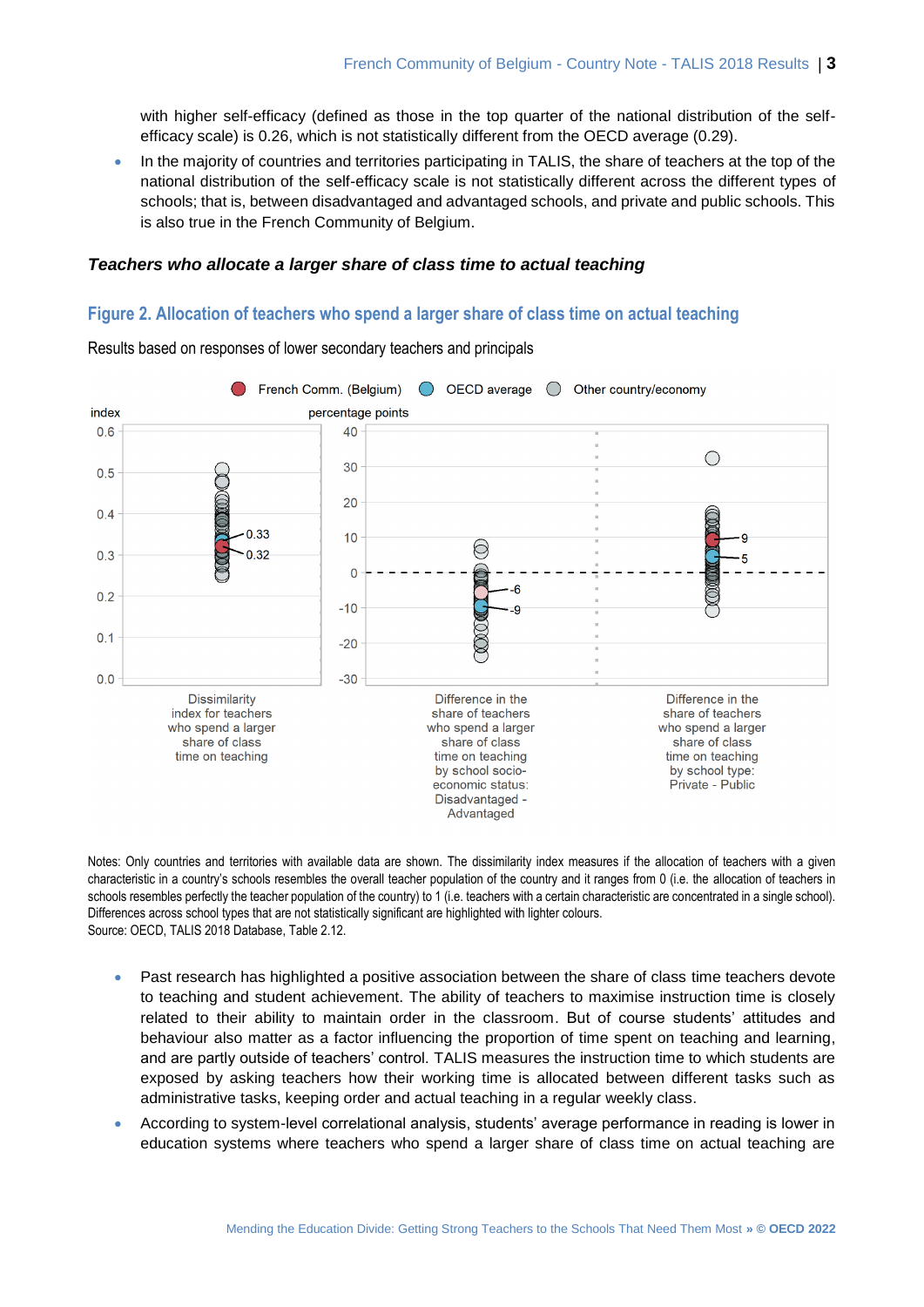unevenly distributed across schools. In the French Community of Belgium, the dissimilarity index for teachers who spend a larger share of class time on actual teaching (defined as those in the top quarter of the national distribution of the share of class time allocated to actual teaching) is 0.32, which is not statistically different from the OECD average (0.33).

- Across TALIS participants, teachers who maximise their students' learning opportunities by spending more time on actual teaching in the classroom tend to be over-represented in socio-economically advantaged schools and private schools. This indirectly confirms that teachers' ability to maximise the time spent on actual teaching and to manage the classroom is likely to be related to the classroom environment, which can be more challenging in certain schools than in others. In the French Community of Belgium, the share of teachers who spend a larger share of class time on actual teaching in disadvantaged schools is not statistically different from what is observed in advantaged schools.
- In the French Community of Belgium, the share of teachers who spend a larger share of class time on actual teaching is nine percentage points higher in private schools (30%) than in public schools (21%).

#### *Teachers who use cognitive activation practices on a more regular basis*

- Cognitive activation consists of instructional activities that require students to evaluate, integrate and apply knowledge within the context of problem solving (e.g. presenting tasks for which there is no obvious solution or which require students to think critically, and asking students to decide on their own procedures for solving complex tasks). Past research has shown that the use of cognitive activation is associated with higher student achievement. In the French Community of Belgium, the dissimilarity index for teachers who rely on cognitive activation practices most often (defined as those who are in the top quarter of the national distribution in terms of the frequency of use of cognitive activation practices) is 0.28, which is not statistically different from the OECD average (0.3).
- As in most countries and territories participating in TALIS, in the French Community of Belgium there is no statistically significant difference in the share of teachers who rely on cognitive activation practices on a more regular basis between disadvantaged and advantaged schools, and private and public schools.

#### *Teachers who use clarity of instruction practices on a more regular basis*

- Clarity of instruction is conceptualised in TALIS as the ability to set clear and comprehensive instruction and learning goals, to connect new and old topics, and to provide students with a summary at the end of the lesson. Past studies have shown how this practice is related to positive student outcomes, including learning motivation, achievement and satisfaction. In the French Community of Belgium, the dissimilarity index for teachers who most often adopt clarity of instruction techniques (defined as those who are in the top quarter of the national distribution in terms of the frequency of use of clarity of instruction practices) is 0.24, which is lower than the OECD average (0.3).
- In the French Community of Belgium, the share of teachers who more regularly adopt clarity of instruction practices is not statistically different across different types of schools, such as between disadvantaged and advantaged schools, and private and public schools.

# **II. Do students have equitable access to digital learning in school?**

 The use of digital technology for teaching and learning can help students acquire digital skills, socialemotional skills and more standard cognitive skills such as numeracy and literacy. While teachers' reliance on ICT has increased considerably in the wake of the COVID-19 pandemic, school closures have also highlighted the continued presence of digital divides. Available evidence shows that learning losses have been the most severe among marginalised students, who tend to have more limited access to digital learning resources. It is important to note, however, that the data presented in this note were collected in 2017/2018; that is before the outbreak of the COVID-19 pandemic.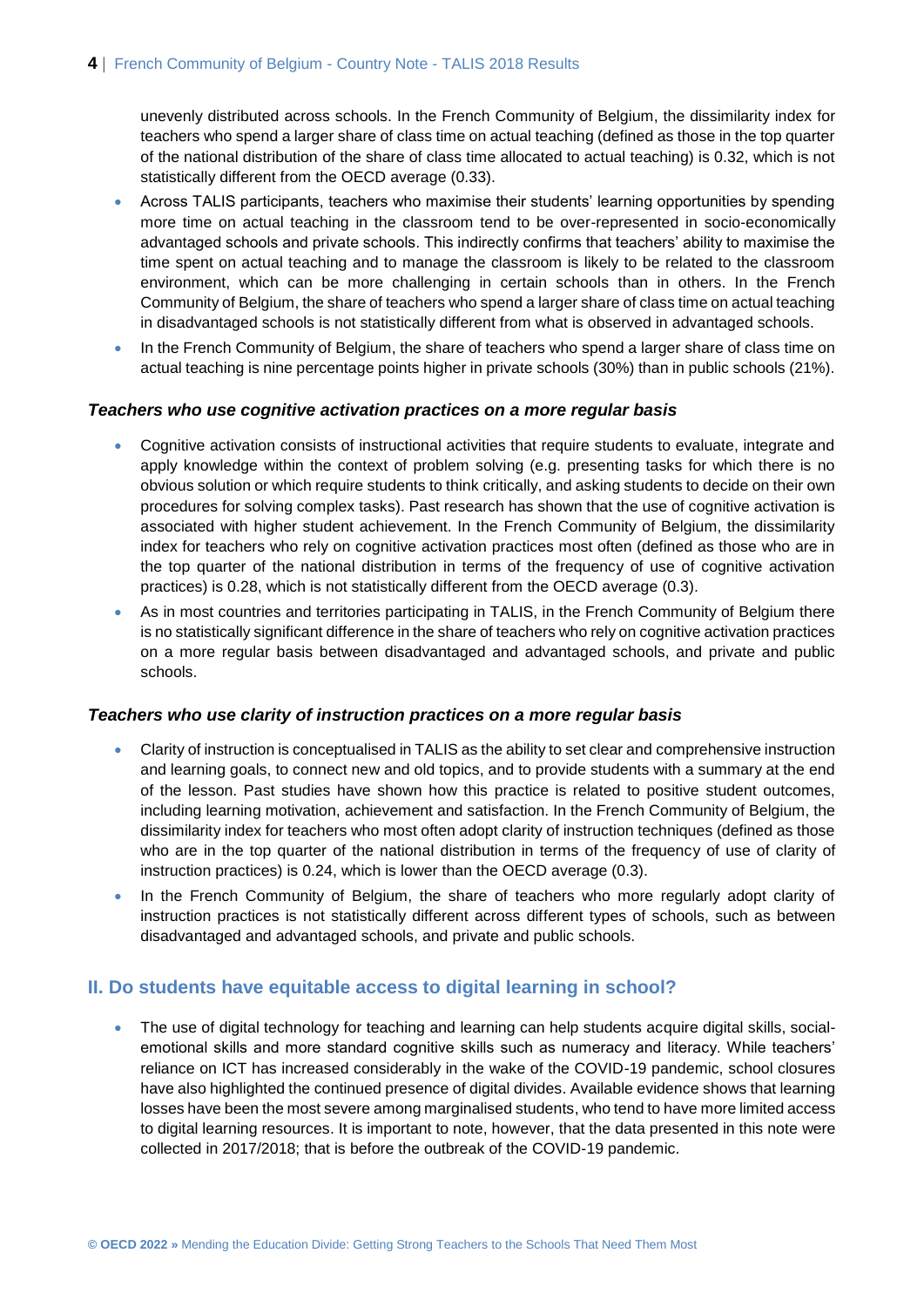# *ICT equipment in school*

- Having adequate ICT equipment at school, such as software, computers, laptops and smart boards, is essential to effective digital learning. In the TALIS 2018 cycle, 49% of principals in the French Community of Belgium reported that the school's capacity to provide quality instruction was hindered "quite a bit" or "a lot" by a shortage or inadequacy of digital technology for instruction. This is higher than the OECD average (25%).
- On average across OECD countries/territories, the share of principals who reported that the school's capacity to provide quality instruction was hindered by a shortage or inadequacy of digital technology for instruction is higher in socio-economically disadvantaged schools than in advantaged schools (by nine percentage points). Yet, in the French Community of Belgium there is no statistically significant difference in the share of these principals between disadvantaged and advantaged schools.
- The share of principals who reported that the school's capacity to provide quality instruction was hindered by a shortage or inadequacy of digital technology for instruction is 12 percentage points higher in public schools than in private schools on average across OECD countries/territories. In contrast, in the French Community of Belgium the share of these principals is not statistically different in private schools from what is observed in public schools.

# *Teachers with high self-efficacy in ICT use*

- Having access to technology does not improve student learning in itself. Effective integration of technology into teaching and learning requires teachers who are well trained and able to use digital tools for instruction. In the TALIS 2018 cycle, 35% of teachers in the French Community of Belgium reported that they could support student learning through the use of digital technology "quite a bit" or "a lot", which is lower than the OECD average (67%).
- The dissimilarity index for these teachers is 0.24, which is lower than the OECD average (0.31). This means that about one in four teachers with high self-efficacy in ICT use would need to change schools (i.e. moving to schools with a lower share of teachers with high self-efficacy in ICT) in order to ensure an equal presence of these teachers across schools. It is important to note, however, that self-efficacy is context-specific. Therefore, the same teacher may report a different level of self-efficacy in a different school environment.
- According to system-level correlational analysis, disadvantaged students tend to have just as much or more opportunity to learn digital literacy skills (such as detecting if the information read is subjective or biased) in education systems where teachers with high self-efficacy in ICT and teachers who regularly teach using ICT are more evenly distributed across schools.
- In the French Community of Belgium, the share of teachers who feel they can support student learning through the use of digital technology "quite a bit" or "a lot" is not statistically different in socioeconomically disadvantaged schools than what is observed in advantaged schools.
- In the French Community of Belgium, the share of teachers with high self-efficacy in the use of digital technology for instruction is five percentage points lower in private schools (32%) than in public schools (37%).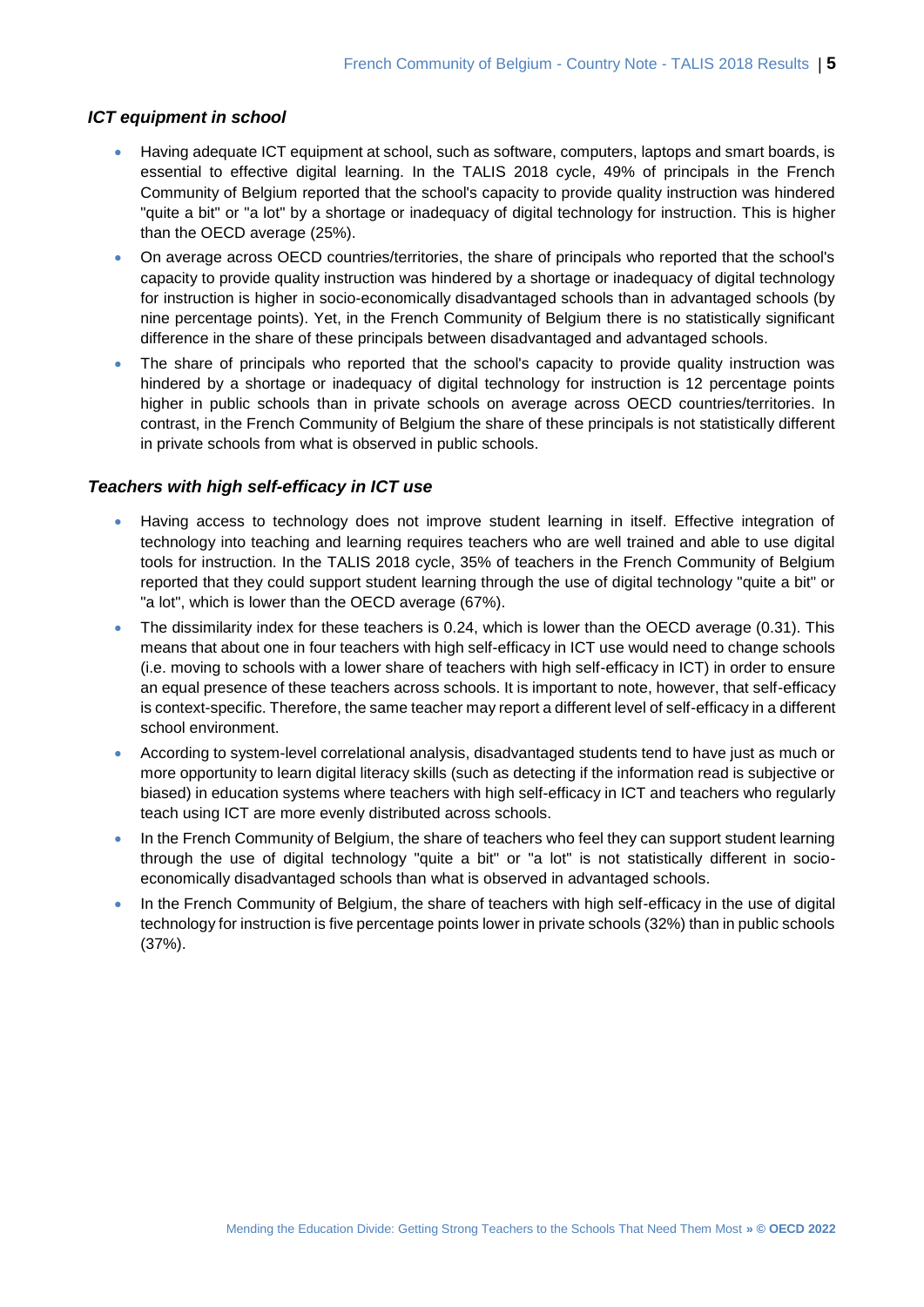# **Figure 3. Allocation of teachers with high self-efficacy in ICT use**



Results based on responses of lower secondary teachers and principals

Notes: Only countries and territories with available data are shown. The dissimilarity index measures if the allocation of teachers with a given characteristic in a country's schools resembles the overall teacher population of the country and it ranges from 0 (i.e. the allocation of teachers in schools resembles perfectly the teacher population of the country) to 1 (i.e. teachers with a certain characteristic are concentrated in a single school). Differences across school types that are not statistically significant are highlighted with lighter colours. Source: OECD, TALIS 2018 Database, Table 3.12.

#### *Teachers who use ICT for teaching on a regular basis*

- Past research has highlighted a positive relationship between teachers' perceived self-efficacy in ICT and their use of digital technology in the classroom. Although the literature also shows that ICT use at school does not automatically lead to better student outcomes – both too limited and overly excessive use of ICT can be associated with lower student achievement – teachers' and students' ability to make the most of ICT is reinforced by regular and judicious use of digital technology in the classroom. In the TALIS 2018 cycle, 19% of teachers in the French Community of Belgium reported "frequently" or "always" letting students use ICT for projects or class work, which is lower than the OECD average (53%). The dissimilarity index for these teachers is 0.27, which is lower than the OECD average (0.32).
- As with most TALIS participants, in the French Community of Belgium the share of teachers who regularly use ICT in class is not statistically different between socio-economically disadvantaged and advantaged schools.
- In almost a quarter of the education systems participating in TALIS, the share of teachers who "frequently" or "always" let students use ICT for projects or class work tends to be higher in private schools than in public schools. Yet, in the French Community of Belgium there is no statistically significant difference in the share of teachers who regularly use ICT in class between private and public schools.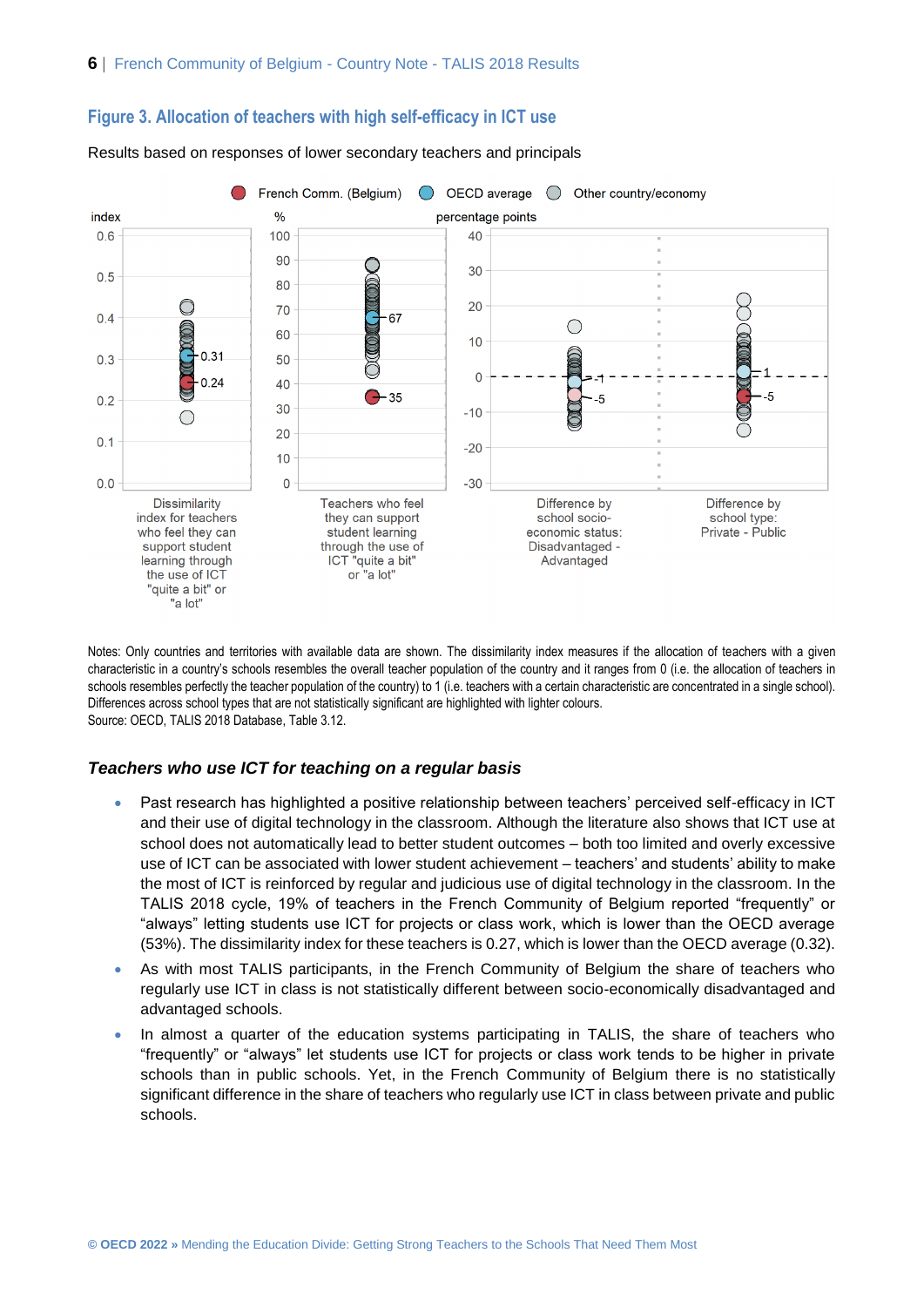

# **Figure 4. Allocation of teachers who regularly use ICT for teaching**

Results based on responses of lower secondary teachers and principals

Notes: Only countries and territories with available data are shown. The dissimilarity index measures if the allocation of teachers with a given characteristic in a country's schools resembles the overall teacher population of the country and it ranges from 0 (i.e. the allocation of teachers in schools resembles perfectly the teacher population of the country) to 1 (i.e. teachers with a certain characteristic are concentrated in a single school). Differences across school types that are not statistically significant are highlighted with lighter colours. Source: OECD, TALIS 2018 Database, Table 3.15.

# **Key features of TALIS 2018**

TALIS uses questionnaires administered to teachers and their school principals to gather data. Its main goal is to generate internationally comparable information relevant to developing and implementing policies focused on school leaders, teachers and teaching, with an emphasis on those aspects that affect student learning. It gives a voice to teachers and school leaders, allowing them to provide input into educational policy analysis and development in key areas.

- The international target population for TALIS is composed of lower secondary teachers and their school leaders in mainstream public and private schools. TALIS 2018 offered three additional options: 15 countries and territories also surveyed teachers and school leaders in their primary schools (ISCED level 1), 11 countries and territories did so in their upper secondary schools (ISCED level 3) and 9 countries and territories conducted the survey in schools that participated in the 2018 OECD Programme for International Student Assessment (PISA).
- Building on literature identifying the characteristics and practices of teaching that boost student achievement, the report *Mending the Education Divide: Getting Strong Teachers to the Schools That Need Them Most*, published on 14 March 2022, shows how teachers with different characteristics and practices tend to concentrate in different schools, and how much access students with different socioeconomic backgrounds have to strong teachers. It points out the aspects of different educational